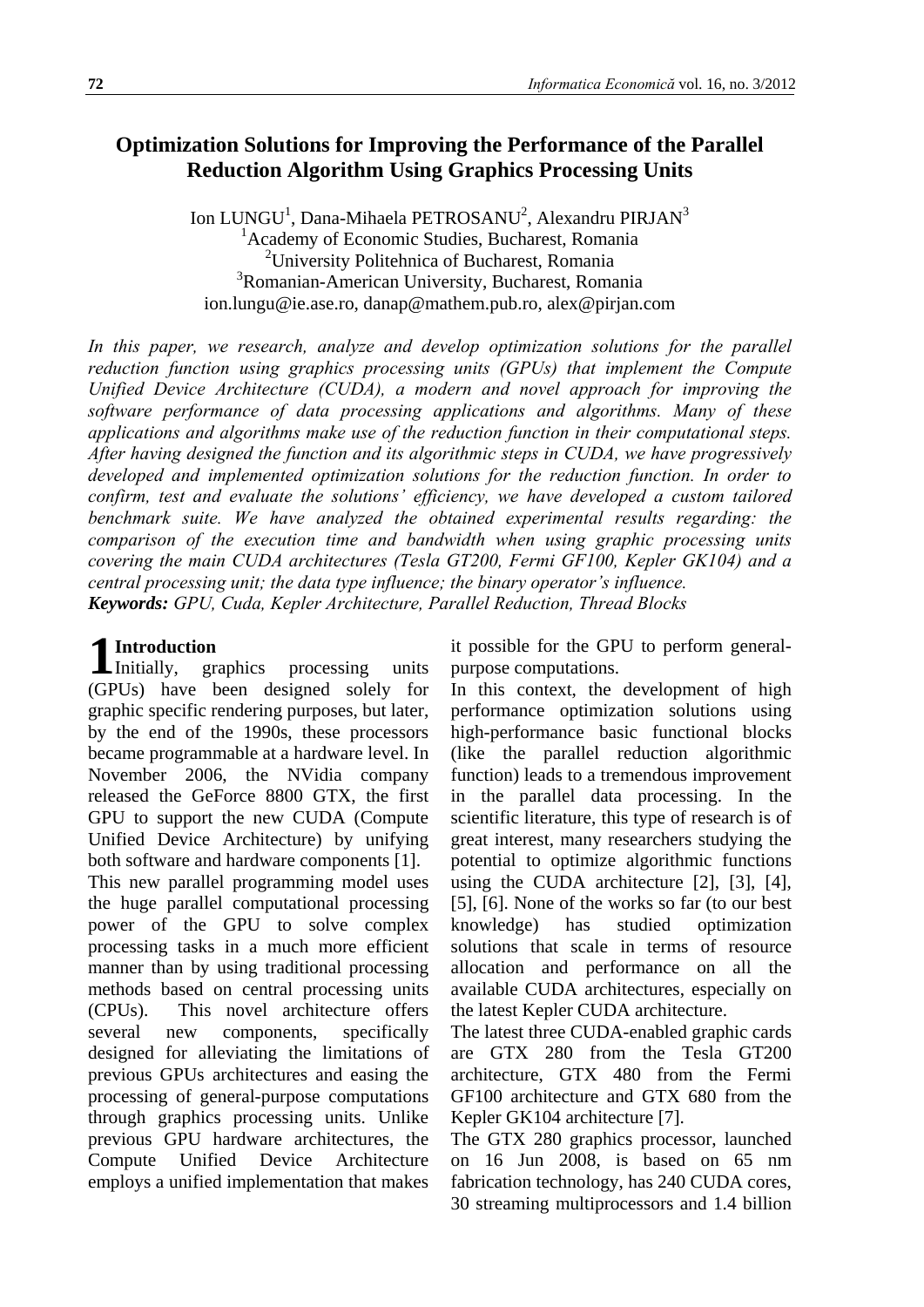of transistors, the processor clock runs at 1296 MHz, the graphics clock at 602 MHz. It comes with 1024 MB of memory in the standard configuration, having an effective clock of 1107 MHz, a 512-bit GDDR3 memory interface width and 141.7 GB/sec memory bandwidth. It has the maximum board power (TDP) of 236 Watts, a texture fill rate of 48.2 billion/sec, 80 texture units and 32 ROP units.

The GTX 480 graphics processor, launched on 26 March 2010, is based on 40 nm fabrication technology, 480 CUDA cores, 15 streaming multiprocessors and 3.2 billion of transistors, the processor clock runs at 1401 MHz and the graphics clock at 700 MHz. It comes with 1536 MB of memory in the standard configuration, having an effective clock of 3700 MHz, a 384-bit GDDR5 memory interface width and 177.4 GB/sec memory bandwidth. It has the maximum board power (TDP) of 250 Watts, a texture fill rate of 42 billion/sec, 60 texture units and 48 ROP units.

The newest CUDA graphic card, the GTX 680, released on 22 March 2012, is based on 28 nm fabrication technology, 1536 CUDA cores, 8 streaming multiprocessors and 3.54 billion of transistors, the boost clock runs at 1058 MHz and the graphics clock at 1006 MHz. It comes with 2048 MB of memory in the standard configuration, having an effective clock of 6000 MHz, a 256-bit GDDR5 memory interface width and 192.2 GB/sec memory bandwidth. It has the maximum board power (TDP) of 170 Watts, a texture fill rate of 128.8 billion/sec, 128 texture units and 32 ROP units. The GK104 poses significant differences regarding the streaming multiprocessors, that are now called SMX units and incorporates several important architectural changes in order to deliver an improved performance and power efficiency. Taking into consideration the above-mentioned technical specifications, we aimed to research, develop and study optimization solutions for the parallel reduction function that fully uses the processing power of CUDA enabled GPUs covering the main generations (Tesla GT200, Fermi GF100, Kepler GK104).

We paid particular attention to obtain a software solution that dynamically adjusts the number of thread blocks, threads per block and the number of processed elements per thread in order to harness the computational processing power of GPUs as to reach a performance peak.

### **2 Designing an Efficient Scalable CUDA Parallel Reduction Algorithmic Function**

The reduction function is extensively used in many data parallel processing applications and algorithms, therefore its optimization improves the performance of all data processing algorithms and applications that implement the reduction function.

In the following we define the reduction function, using an associative binary operator \*, defined on the set of real numbers. For an input *n*-dimensional vector  $v=$  $[a_0, a_1, \ldots, a_{n-1}]$  with real components, the reduction operation, denoted by  $red(*)$ , produces an output real number, defined through:

 $red(*)v = a_0 * a_1 * ... * a_{n-1}$  (1) The associative binary operator used in the definition of the reduction function can be the summation, maximum, minimum or the multiplication operator. In various scientific fields there are common applications that use the reduction function and the most common one is the computation of the scalar product of two vectors. Considering  $x=$  $[x_0, x_1, ..., x_{n-1}]$  and  $y = [y_0, y_1, ..., y_{n-1}]$ two vectors with real components, their scalar product is defined as the real number:

$$
x \cdot y = \sum_{i=0}^{n-1} x_i y_i \tag{2}
$$

This computation requires  $n$  multiplication operations and  $n-1$  summation operations. Since multiplication operations are independent of each other, the reducing operation defined by (2) facilitates its execution through parallel multiplication computations, followed by sequential summations. Consequently, the main advantage of using implementations based on the parallel reduction is that it converts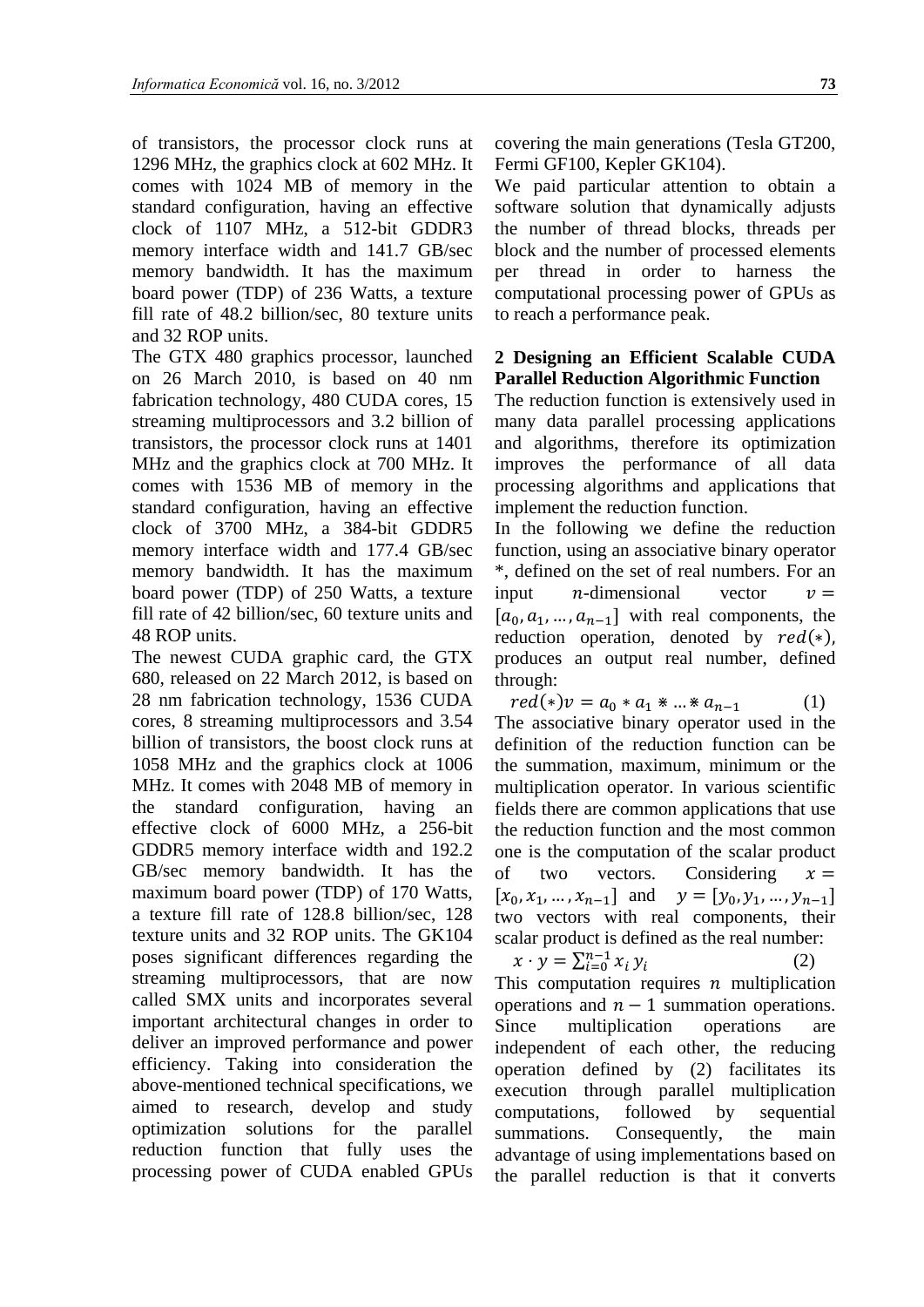fragments of sequential computations in parallel equivalent ones.

The intuitive approach for designing the parallel reduction algorithmic function is to use only an execution thread that iterates and computes the sums in the shared memory starting from the input vector [1], but this method has a few disadvantages and limitations as the necessary execution time is proportional to the input vector's dimension and there are hundreds of idle execution threads.

A more advantageous designing method is based on the parallel execution of the reduction, because in this situation the execution time is proportional to the logarithm of the input vector's dimension. When the size of the input vector is large, we split it into multiple fragments and allocate their reduction to a thread block that processes the fragment and stores its partial result in the global memory. Afterwards, these partial results are reduced to a single element, obtaining the output. We have called the reduction function at every thread block's level depending on the input vector's size and the thread block's dimension, using the corresponding parameters in order to obtain the best performance.

The main direction that we have followed when designing and developing the optimized parallel reduction algorithmic function was to obtain a CUDA processing solution, self-adjustable and selfconfigurable (regarding the number of thread blocks, the number of threads in a block and the number of processed elements per thread), depending on the GPU's architecture. Our solution offers a high degree of performance on a wide range of CUDA GPUs architectures: Tesla GT200 (implemented in the GTX 280), Fermi GF100 (implemented in the GTX 480), Kepler GK104 (implemented in the GTX 680). Thus, we have designed the parallel reduction algorithmic function as to use: a maximum of 256 threads per block on the GTX 280; a maximum of 512 threads per block on the GTX 480 and GTX 680 GPUs.

We have developed the parallel reduction algorithmic function in 4 steps as we have also presented in [8]:

- Step 1. If the thread block is of size 1, and the input vector has only one element, this element is copied as the output element. If the input vector has 2 elements, they are reduced using the corresponding binary operator. If the thread block has a size larger than 1, the processing continues with Step 2.
- Step 2. Each thread reduces sequentially several elements (8/16/32 depending on the compute capability of the GPU's architecture) in the global memory, this process taking place in parallel, between the threads of each block (at intra-block level) and also between different blocks (at interblock level). The obtained partial results are being copied from the global memory into the shared memory, where they are reduced in parallel, benefiting from the shared memory's increased performance and low latency.
- Step 3. Each thread block's results are stored in the global memory. Therefore, it is obtained an output vector, in which every element represents the corresponding sum of each parallel thread block.
- Step 4. Then, the vector's elements that are stored in the global memory are reduced using the host device, because the GPU would waste its resources in the final steps of the reduction as the dataset dimension is undersized. Therefore, the final computations will be processed by the CPU, summing the vector's components stored in the global memory. While the CPU completes the reduction, the GPU is already available to process other data.

The above-described parallel reduction's implementation is tree-type based and we have used it within each thread block. Thus, the reduction algorithmic function designed to use multiple thread blocks for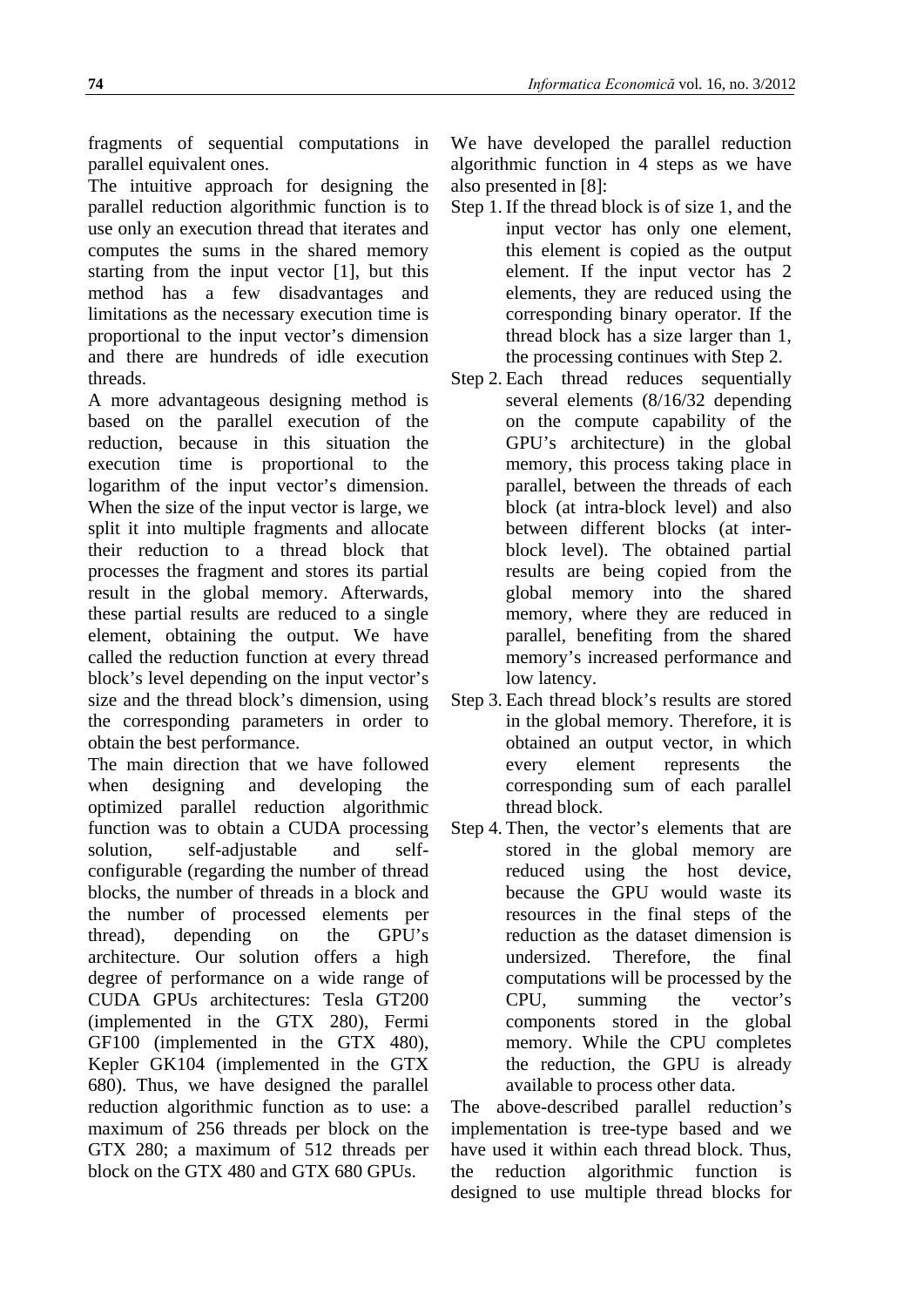processing large dimension input vectors, offering to each of the GPU's multiprocessors an enough computational load in order to fully employ their parallel processing power. Each thread block will reduce a part of the input vector's elements. After each reduction step, thread blocks communicate to each other and send their obtained partial results, in order to process the next step of the algorithm. For an efficient reduction of very large input vectors, we had to globally synchronize the results among all the thread blocks. Thus, after each thread block has produced its result, the process could continue recursively until the final output has been obtained. However, in the Compute Unified Device Architecture there is no possibility to globally synchronize the results using a direct instruction in the CUDA API. This happens because, on one hand there are hardware difficulties at the graphics processor level and on the other hand, the global synchronization would require developers to use only a few thread blocks, that would reduce the overall efficiency.

In order to overcome this technical limitation, we have split the function in several kernel functions. Each call of a kernel function provides a synchronization point and the advantage of the method is that it does not introduce a significant computational load that could affect the performance [5]. The CUDA kernel function running is asynchronous, requiring synchronization on the host machine in order to copy the data from the GPU's memory into the system's memory. The source code is the same at all the levels of the reduction algorithmic function and therefore we can recursively call the kernel functions. This is done only on the host machine, as a CUDA kernel function does not allow a recursive call.

In the following, we present several solutions that we have developed for optimizing the performance of the parallel reduction algorithmic function.

### **3 Optimization Solutions for Improving the Performance of the Parallel Reduction Algorithmic Function in CUDA**

Using a thorough analysis of the CUDA programming guide and of the best practices depicted in the literature  $[2]$ ,  $[3]$ ,  $[4]$ ,  $[5]$ ,  $[6]$ for developing successful applications in CUDA, we have identified and developed a series of optimization solutions for the parallel reduction algorithmic function. The main optimization solutions that we have developed and applied, target aspects regarding: harnessing the GPU's performance; the optimal use of the shared memory bandwidth; the synchronization possibilities; the efficient cooperation between the GPU and the CPU. In the following we will describe our solutions and their progressive development.

*Solution 1* - The interleaved addressing technique. Using this technique, we have first instructed every thread to load one element from the global memory into the shared memory. We have then performed the reduction phase in the shared memory (it had the advantage of a high throughput) and the obtained result was loaded back to global memory. We have found that this technique had the disadvantage of generating divergent warps in which the threads did not process the same tasks. These warps are inefficient in the reduction phase as they slow down the data processing; therefore, we have decided to manage the divergent branching in order to improve the performance.

*Solution 2 -* Avoiding the divergent branching. We have eliminated the abovementioned limitations and we have improved the performance by replacing the divergent branching with a non-divergent one using a direct indexing for each element of the input vector that would be reduced. This technique has eliminated the divergent warps, but generated shared memory bank conflicts due to multiple requests from the same memory bank, that we had to manage using the sequential addressing technique.

*Solution 3 -* The sequential addressing technique. We have used thread's indexing instead of direct indexing in order to manage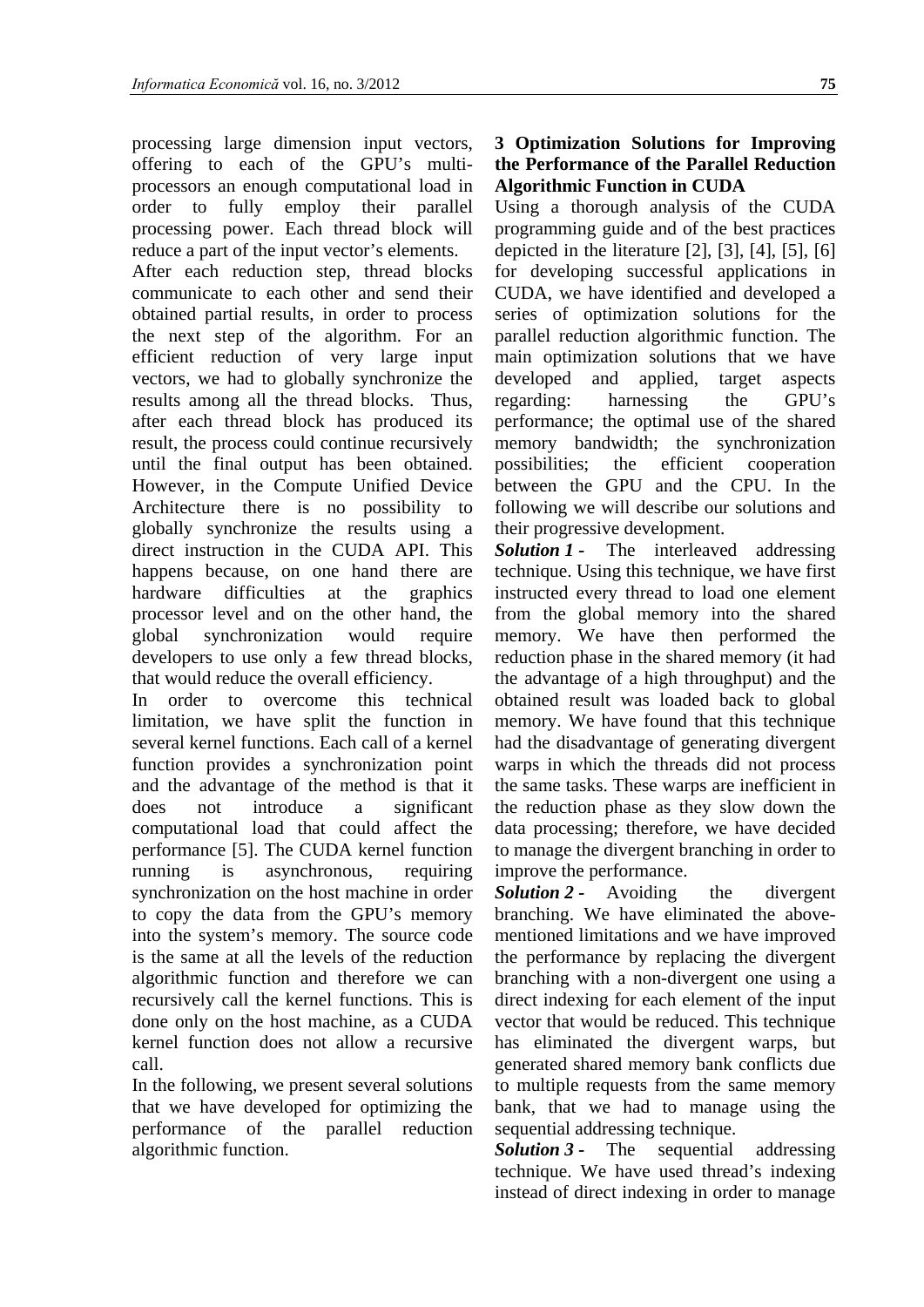the shared memory bank conflicts. Although we have obtained significant improvements regarding the execution time and bandwidth, we have observed that further optimizations are still possible as the GPU's resources are not fully employed. When each of the threads loads an element from the global memory into the shared memory, half of the threads within a block remain idle. Therefore, for solving this situation, we have decided to perform a reduction in the global memory before loading the data in the shared memory.

*Solution 4 -* Performing a reduction of data stored in the global memory before loading it into the shared memory. This solution solved the disadvantages of the sequential addressing technique and led to significant performance improvements. Even if the bandwidth increased considerably, further optimizations were still achievable. The reduction function does not involve an increased computational effort but the large amount of necessary synchronization operations caused a performance penalty. In order to overcome this penalty we have minimized the number of executed instructions.

*Solution 5 -* Minimizing the number of executed instructions. The parallel reduction algorithmic function that we have developed is useful for multicore architectures such as SIMD (Single Instruction, Multiple Data), in which case instructions are synchronous within each warp. We have noticed that, as the reduction process progresses, the number of active threads decreases, and when the number of threads is less than or equal to 32, only the last warp remained to be executed. Within this warp we did not have to synchronize or to validate the threads' indexes anymore. Consequently, we have decided to remove these instructions for obtaining an increase in the overall performance and to minimize as much as possible the number of synchronization operations.

*Solution 6 -* Processing multiple elements per thread. By reducing multiple elements per thread during the same reduction step (8 elements for GTX280, 16 elements for gtx480 and 512 elements for the GTX680), we have gained a considerable performance improvement for the reduction algorithmic function.

*Solution 7 -* Decomposing the reduction function in several smaller ones, in order to achieve global synchronization. After each reduction step, the blocks of threads have to inter-communicate their partial results, so we had to synchronize them. But in CUDA it is not technically possible to directly globally synchronize, so we have decided to decompose the reduction function into several smaller kernel functions. Each call of a kernel function provided a synchronization point and therefore we have achieved synchronization with minimal computational costs.

*Solution 8 -* Using the CPU to perform the final computations in the last step of the reduction algorithm. In the last step of the reduction algorithm the dataset dimension is undersized and thus, if we had used the GPU to perform the reduction in this case, its resources would have been wasted. Therefore, we have decided to reduce the array's elements from the global memory in the last step of the reduction using the CPU. The main advantage of this approach is that the GPU is already available to process other computations while the CPU finalizes the reduction operation.

By implementing these eight solutions, we have improved the parallel reduction algorithmic function's performance, regarding both the execution time and bandwidth. In the following, we present a benchmark suite that we have developed in order to analyze the performance of the parallel reduction function in CUDA, optimized using the above-described Solutions 1-8.

## **4 Experimental Results**

We have analyzed the performance of the above described parallel reduction function, using the Windows 7 64-bit operating system and the following configuration: Intel i7- 2600K operating at 4.6 GHz with 8 GB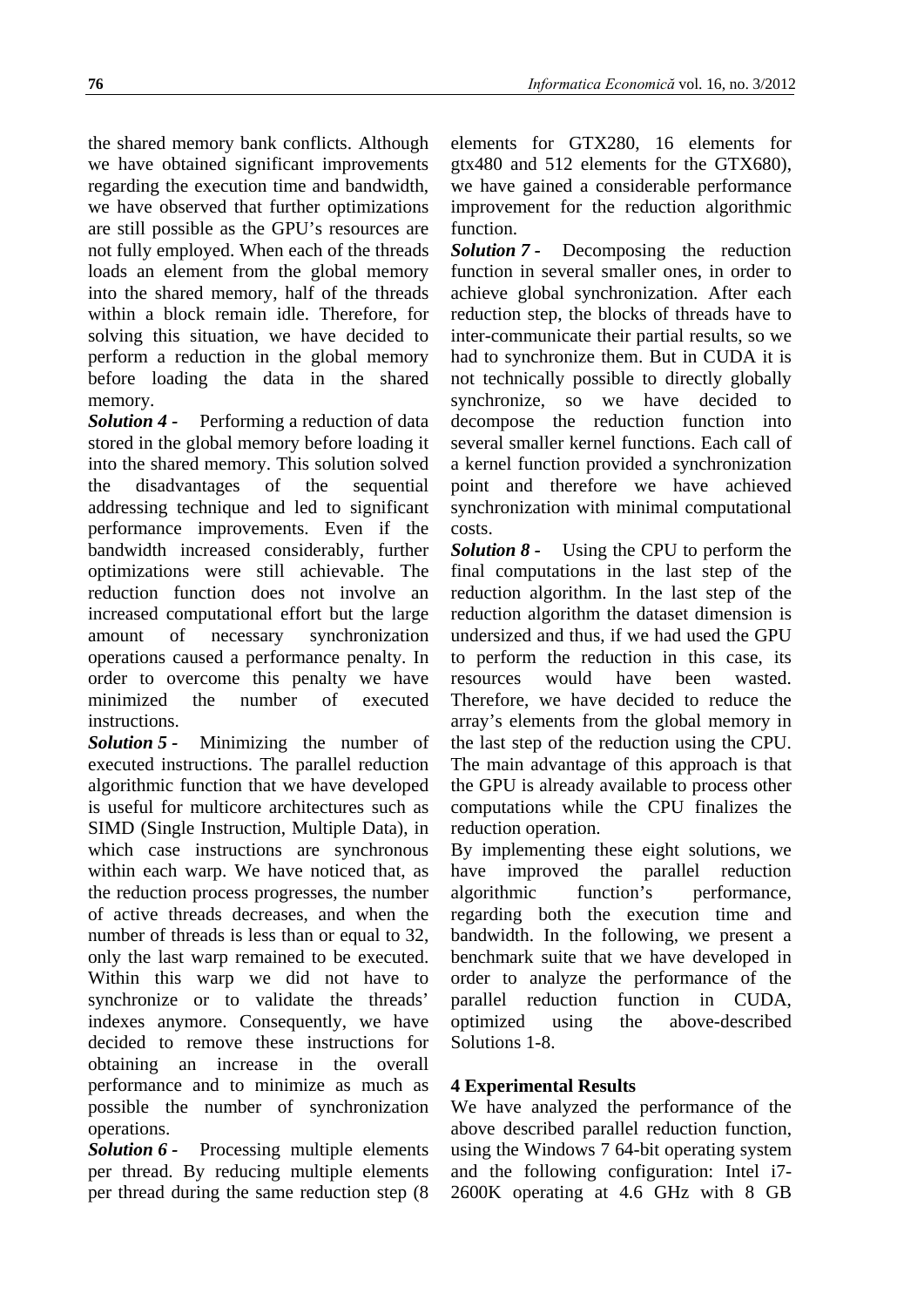(2x4GB) of 1333 MHz, DDR3 dual channel. We have used the NVIDIA graphic cards GeForce GTX 280, GTX480 and GTX 680. Programming and access to the GPUs have used the CUDA toolkit 4.1, with the NVIDIA driver version 270.81 (for the GTX 280 and the GTX 480) and NVidia 301.10 for the GTX 680. 270.81.

In order to reduce the external traffic to the GPU, all the processes related to the graphical user interface have been disabled. We have used the same measuring time method that we have used before, when we have developed other algorithmic function in CUDA [9], [10], [11].

The parallel reduction algorithm is designed to be used in a large number of applications running on GPUs, so the transfer times between the central processing unit and the graphic processing unit vary depending on the complexity of the specific developed application. Therefore, our measurements do not include the necessary time for data transfers.

We have used the CUDA event application programming interface (API) in order to compute the average execution time that the GPU spends for executing the parallel reduction algorithmic function. This method has many advantages compared to other methods that rely on operating system timers, because those methods usually include variations from different sources and latency, being more suitable for the CPU rather than the GPU.

We have used time events provided by the CUDA API to mark the moments of the function's execution. If we had tried to time the GPU execution using CPU timers, a series of problems could have appeared. For measuring the execution time using CUDA events, we have created a start and a stop event. Some of the kernel calls in CUDA C are asynchronous. The graphic processing unit begins to execute the code and, before the GPU has finished, the central processing unit executes the next code line.

We have used the CUDA API function "cudaEventSynchronize()" in order to

synchronize and record accurately the value of the stop event. Thus, we have instructed the runtime to block all further instructions until the graphic processing unit has reached the stop event. When we call the "cudaEventSynchronize()" function, the GPU would have completed all processes before the stop event and the time stamp could be correctly recorded. Therefore, we have obtained a reliable measurement of the execution time in the benchmark suite of the parallel reduction algorithmic function, as described in the source code below:

```
float TimpulTotal = 0; 
float timpul = 0; 
cudaEvent_t inceput, sfarsit; 
cudaEventCreate(&inceput); 
cudaEventCreate(&sfarsit); 
cudaEventRecord(inceput, 0); 
//…………………… 
//Functia algoritmica de baza al carei 
timp de executie il masuram 
//…………………… 
cudaEventRecord(sfarsit, 0); 
cudaEventSynchronize(sfarsit); 
//calculam timpul dintre evenimentul de 
inceput si cel de sfarsit 
CUDA_SAFE_CALL( 
cudaEventElapsedTime(&timpul, inceput, 
sfarsit)); 
TimpulTotal += timpul;
```
The first set of tests evaluates the execution times obtained by applying the parallel reduction algorithmic function on vectors of various sizes (35-60,000,000 elements) of float type elements. We have used the summation as the associative binary operator. The vectors were randomly generated, as to cover a wide range of values. To obtain more accurate results, we have computed the average of 10,000 iterations. We have highlighted the execution time (measured in milliseconds) and the bandwidth (measured in gigabytes per second) corresponding to each input vector, when running the reduction function on the three NVIDIA graphic cards and the CPU. In Table 1 and Table 2 we present the results of the experimental tests of the reduction algorithmic function run on the CPU and the GPUs.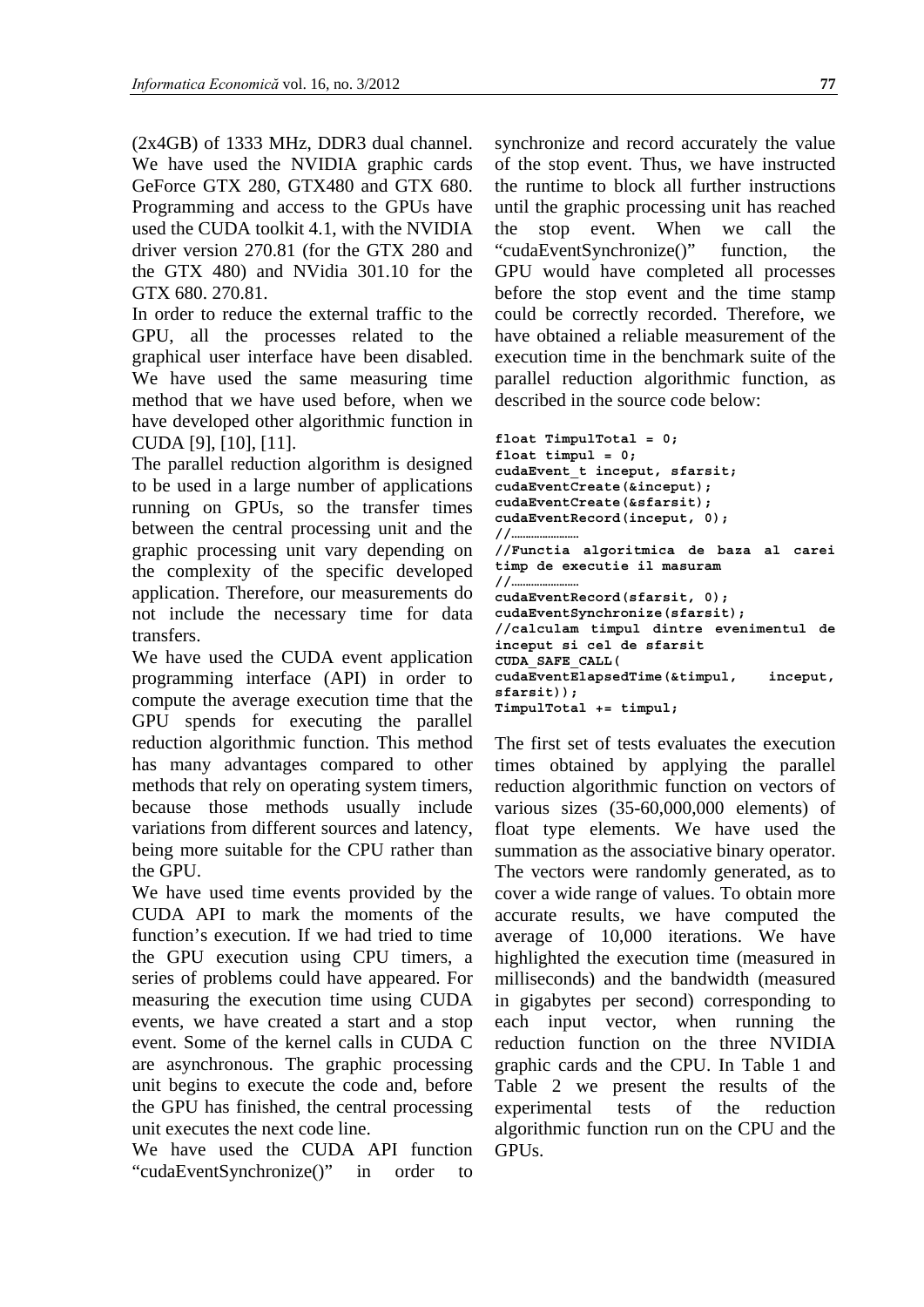| <b>Test</b>                                    | Number of             | <b>Execution time (ms)</b> |                   |                   |                   |  |
|------------------------------------------------|-----------------------|----------------------------|-------------------|-------------------|-------------------|--|
| no.                                            | elements              | <b>CPU</b>                 | <b>GTX 280</b>    | <b>GTX 480</b>    | <b>GTX 680</b>    |  |
| $\mathbf{1}$                                   | 35                    | 0.000147                   | 0.074442          | 0.028267          | 0.021783          |  |
| $\overline{2}$                                 | 128                   | 0.000505                   | 0.072493          | 0.028867          | 0.021660          |  |
| 3                                              | 256                   | 0.001012                   | 0.077201          | 0.031434          | 0.033880          |  |
| $\overline{4}$                                 | 260                   | 0.001082                   | 0.073116          | 0.031420          | 0.021636          |  |
| $\overline{5}$                                 | 512                   | 0.001981                   | 0.072784          | 0.025498          | 0.021726          |  |
| 6                                              | 1,000                 | 0.003883                   | 0.145758          | 0.055812          | 0.036067          |  |
| $\overline{7}$                                 | 1,024                 | 0.003985                   | 0.146853          | 0.060125          | 0.025151          |  |
| 8                                              | 1,030                 | 0.003981                   | 0.140329          | 0.062212          | 0.054064          |  |
| 9                                              | 32,768                | 0.129467                   | 0.143899          | 0.067184          | 0.054242          |  |
| 10                                             | 45,555                | 0.179772                   | 0.146500          | 0.052708          | 0.050089          |  |
| 11                                             | 65,536                | 0.258083                   | 0.147387          | 0.064974          | 0.049220          |  |
| 12                                             | 131,072               | 0.520887                   | 0.149085          | 0.060253          | 0.076134          |  |
| 13                                             | 262,144               | 1.02914                    | 0.155884          | 0.063449          | 0.116000          |  |
| 14                                             | 500,111               | 1.962163                   | 0.159747          | 0.074067          | 0.060836          |  |
| 15                                             | 524,288               | 2.062592                   | 0.160366          | 0.077766          | 0.062369          |  |
| 16                                             | 1,048,555             | 4.077351                   | 0.178414          | 0.083419          | 0.075952          |  |
| 17                                             | 1,048,576             | 4.089703                   | 0.176097          | 0.090081          | 0.077899          |  |
| 18                                             | 1,048,581             | 4.092077                   | 0.178931          | 0.087715          | 0.091198          |  |
| 19                                             | 2,097,152             | 8.24243                    | 0.208023          | 0.125539          | 0.108628          |  |
| 20                                             | 2,097,999             | 8.273636                   | 0.215445          | 0.129343          | 0.103861          |  |
| 21                                             | 4,194,334             | 16.688135                  | 0.281550          | 0.179433          | 0.160004          |  |
| 22                                             | 8,388,600             | 32.999443                  | 0.414526          | 0.282094          | 0.270689          |  |
| 23                                             | 16,000,000            | 61.752274                  | 0.660247          | 0.530292          | 0.532815          |  |
| 24                                             | 32,000,000            | 123.678261                 | 1.190001          | 0.935515          | 0.891583          |  |
| 25                                             | 48,000,000            | 185.674133                 | 1.696008          | 1.367220          | 1.326497          |  |
| 26                                             | 60,000,000            | 231.584732                 | 2.105889          | 1.671947          | 1.643266          |  |
| <b>Total execution</b>                         |                       |                            |                   |                   |                   |  |
|                                                | $time - 10.000 tests$ | 1,909                      | 1.909             | 0.025             | 0.017             |  |
| (h)                                            |                       |                            |                   |                   |                   |  |
| The system's<br>power (kW)                     |                       | 0,198                      | 0.198             | 0.306             | 0.358             |  |
| <b>Total energy</b><br>consumption<br>(kWh)    |                       | 0,378                      | 0.378             | 0.008             | 0.006             |  |
| The GPU's consumption<br>compared to the CPU's |                       |                            | 47 times<br>lower | 63 times<br>lower | 75 times<br>lower |  |

**Table 1.** A comparison between the results obtained on the CPU, GTX 280, GTX 480 and GTX 680 – the running time (float data type)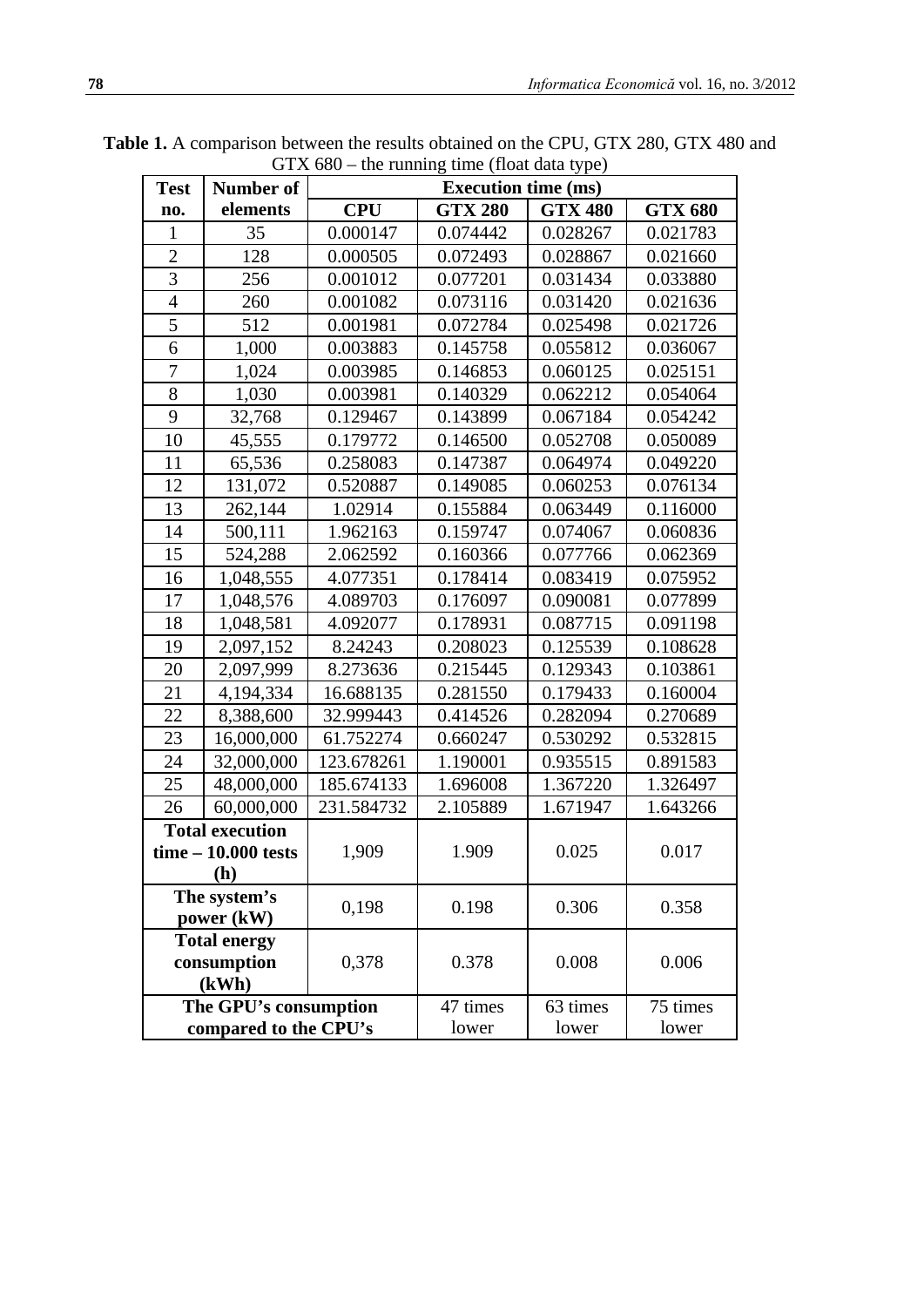| <b>Test</b>    | Number of<br>elements | $\sigma$ (17x 000 $-$ the bandwidth (110at data type)<br><b>Bandwidth (GB/s)</b> |                |                |                |  |
|----------------|-----------------------|----------------------------------------------------------------------------------|----------------|----------------|----------------|--|
| no.            |                       | <b>CPU</b>                                                                       | <b>GTX 280</b> | <b>GTX 480</b> | <b>GTX 680</b> |  |
| $\mathbf{1}$   | 35                    | 0.9524                                                                           | 0.0019         | 0.0050         | 0.0064         |  |
| $\overline{2}$ | 128                   | 1.0139                                                                           | 0.0071         | 0.0177         | 0.0236         |  |
| $\overline{3}$ | 256                   | 1.0119                                                                           | 0.0133         | 0.0326         | 0.0302         |  |
| $\overline{4}$ | 260                   | 0.9612                                                                           | 0.0142         | 0.0331         | 0.0481         |  |
| 5              | 512                   | 1.0338                                                                           | 0.0281         | 0.0803         | 0.0943         |  |
| 6              | 1,000                 | 1.0301                                                                           | 0.0274         | 0.0717         | 0.1109         |  |
| $\overline{7}$ | 1,024                 | 1.0279                                                                           | 0.0279         | 0.0681         | 0.1629         |  |
| $\overline{8}$ | 1,030                 | 1.0349                                                                           | 0.0294         | 0.0662         | 0.0762         |  |
| 9              | 32,768                | 1.0124                                                                           | 0.9109         | 1.9509         | 2.4164         |  |
| 10             | 45,555                | 1.0136                                                                           | 1.2438         | 3.4572         | 3.6379         |  |
| 11             | 65,536                | 1.0157                                                                           | 1.7786         | 4.0346         | 5.3260         |  |
| 12             | 131,072               | 1.0065                                                                           | 3.5167         | 8.7014         | 6.8864         |  |
| 13             | 262,144               | 1.0189                                                                           | 6.7266         | 16.5263        | 9.0394         |  |
| 14             | 500,111               | 1.0195                                                                           | 12.5226        | 27.0086        | 32.8826        |  |
| 15             | 524,288               | 1.0168                                                                           | 13.0773        | 26.9675        | 33.6249        |  |
| 16             | 1,048,555             | 1.0287                                                                           | 23.5084        | 50.2790        | 55.2220        |  |
| 17             | 1,048,576             | 1.0256                                                                           | 23.8181        | 46.5615        | 53.8428        |  |
| 18             | 1,048,581             | 1.0250                                                                           | 23.4410        | 47.8176        | 45.9914        |  |
| 19             | 2,097,152             | 1.0177                                                                           | 40.3254        | 66.8207        | 77.2233        |  |
| 20             | 2,097,999             | 1.0143                                                                           | 38.9519        | 64.8817        | 80.8003        |  |
| 21             | 4,194,334             | 1.0053                                                                           | 59.5892        | 93.5020        | 104.8557       |  |
| 22             | 8,388,600             | 1.0168                                                                           | 80.9464        | 118.9476       | 123.9592       |  |
| 23             | 16,000,000            | 1.0364                                                                           | 96.9334        | 120.6882       | 120.1167       |  |
| 24             | 32,000,000            | 1.0349                                                                           | 107.5629       | 136.8230       | 143.5649       |  |
| 25             | 48,000,000            | 1.0341                                                                           | 113.2070       | 140.4309       | 144.7421       |  |
| 26             | 60,000,000            | 1.0363                                                                           | 113.9661       | 143.5452       | 146.0506       |  |

**Table 2.** A comparison between the results obtained on the CPU, GTX 280, GTX 480 and GTX 680 – the bandwidth (float data type)

We have computed the total execution time for the 10.000 iterations related to each of the 26 dimensions of vectors. Using an energy consumption meter device we have measured the system's power (kW) and then calculated the total energy consumption in each of the four analyzed cases (running the tests on the CPU and on the three GPUs). The system consumes 47 times less power when the test suite is run on the GTX 280 GPU compared to the i7-2600K CPU. The power consumption is 63 times better for the GTX 480 GPU and 75 times better for the GTX 680 than for the i7-2600K CPU.

In Figure 1 and Figure 2 we present the obtained experimental results by running the parallel reduction algorithmic function on the CPU and on the three GPUs, when the input array has a relatively low dimension (35- 1,030 elements). In this case we have noticed that the central processing unit offers the best execution time and bandwidth, because in this case it has not been generated an enough computational load in order to use the huge parallel processing capacity of the GPU.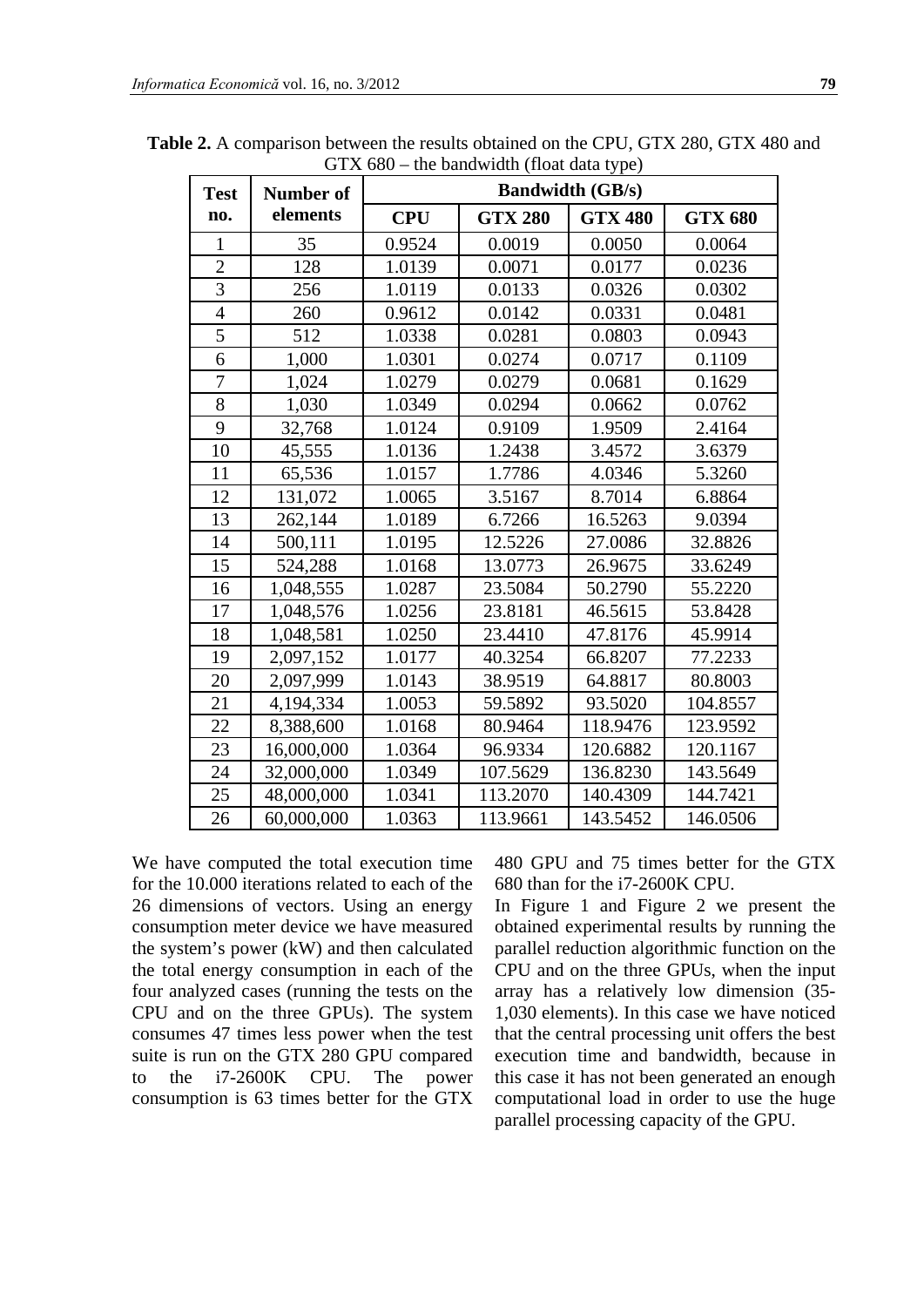

**Fig. 1.** The execution time for 35 - 1,030 elements of the input array



**Fig. 2.** The bandwidth for 35 - 1,030 elements of the input array

In Figure 3 and Figure 4 there are presented the obtained experimental results when running the parallel reduction algorithmic function on a large dimension input array (32,768-60,000,000 elements). In this case we have noticed that the GTX 680 graphic card offers the best results (lower execution time, higher bandwidth), followed by the GTX 480, the GTX 280 and the CPU, because this time it has been created a sufficient computational load to fully employ the huge parallel processing capacity of the GPUs and to use at maximum the 512/256/128 threads per block we have allocated for each of the graphics processors. The CUDA implementation offers a high degree of performance whether the vector's dimension is a power of two or it is not.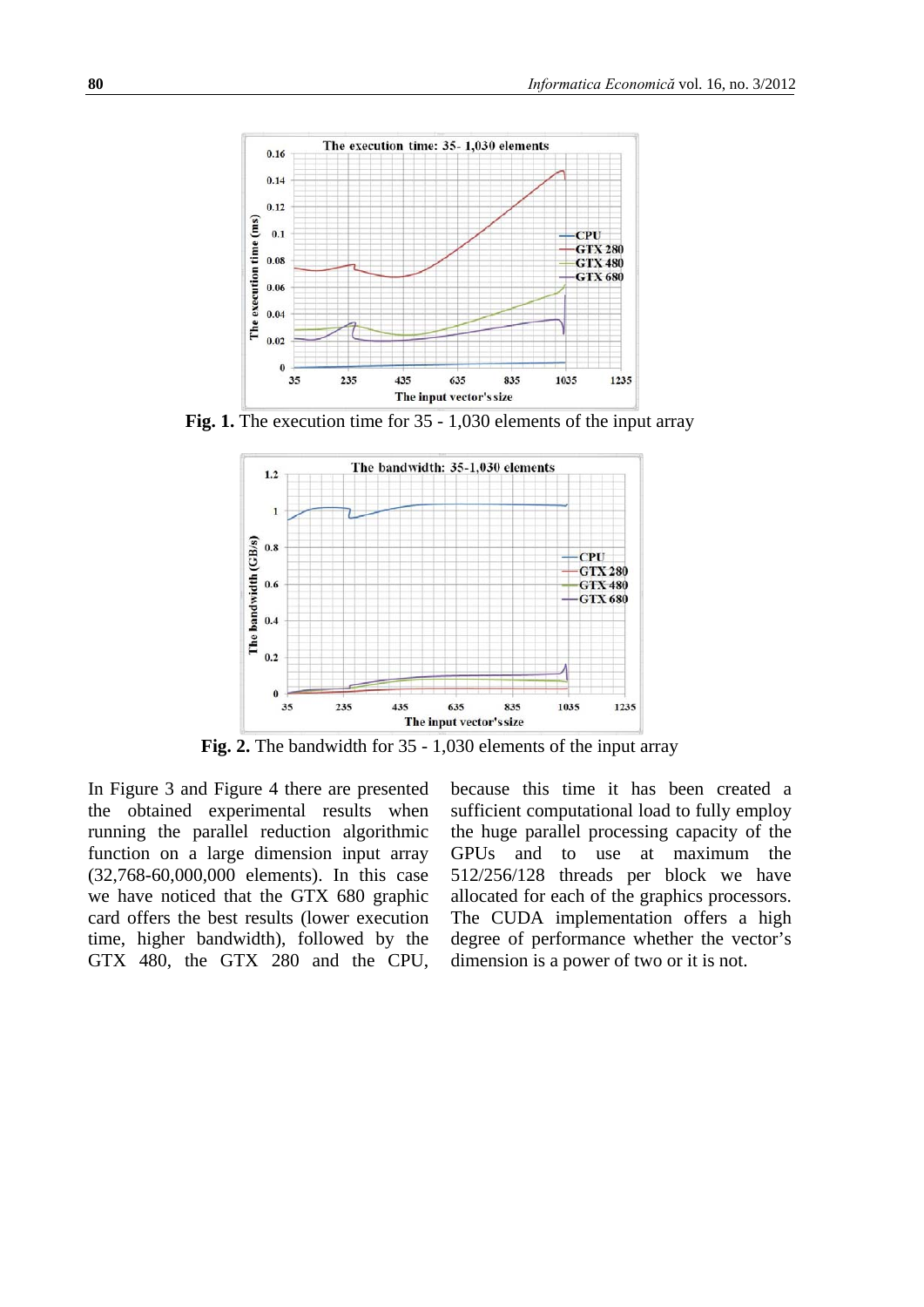

**Fig. 3.** The execution time for 32,768-60,000,000 elements of the input array



**Fig. 4.** The bandwidth for 32,768-60,000,000 elements of the input array

The next set of tests evaluates the influence of the data types on the performance of the above described parallel reduction algorithmic function. The function has been designed to allow the selection of the data type for the input array components, which can be one of the following types: integer, unsigned integer, float, double, long long or unsigned long long. Below are presented the obtained experimental results when running the parallel reduction algorithmic function on the GTX 680 graphic processor, using an input array of variable dimension (35- 60,000,000 elements). The results represent the average of 10,000 iterations.

One can observe in Figure 5 that the performance is comparable when the input data is of integer, unsigned integer or float type, the execution time ranging between 0.021783 ms and 1.665599 ms. In the case when the input data is of double, long long or unsigned long long type, the performance is comparable but the execution times are generally higher than in the three previous cases, ranging between 0.021628 ms and 3.226117 ms. This is justified taking into account the amount of necessary memory to store the analyzed data types.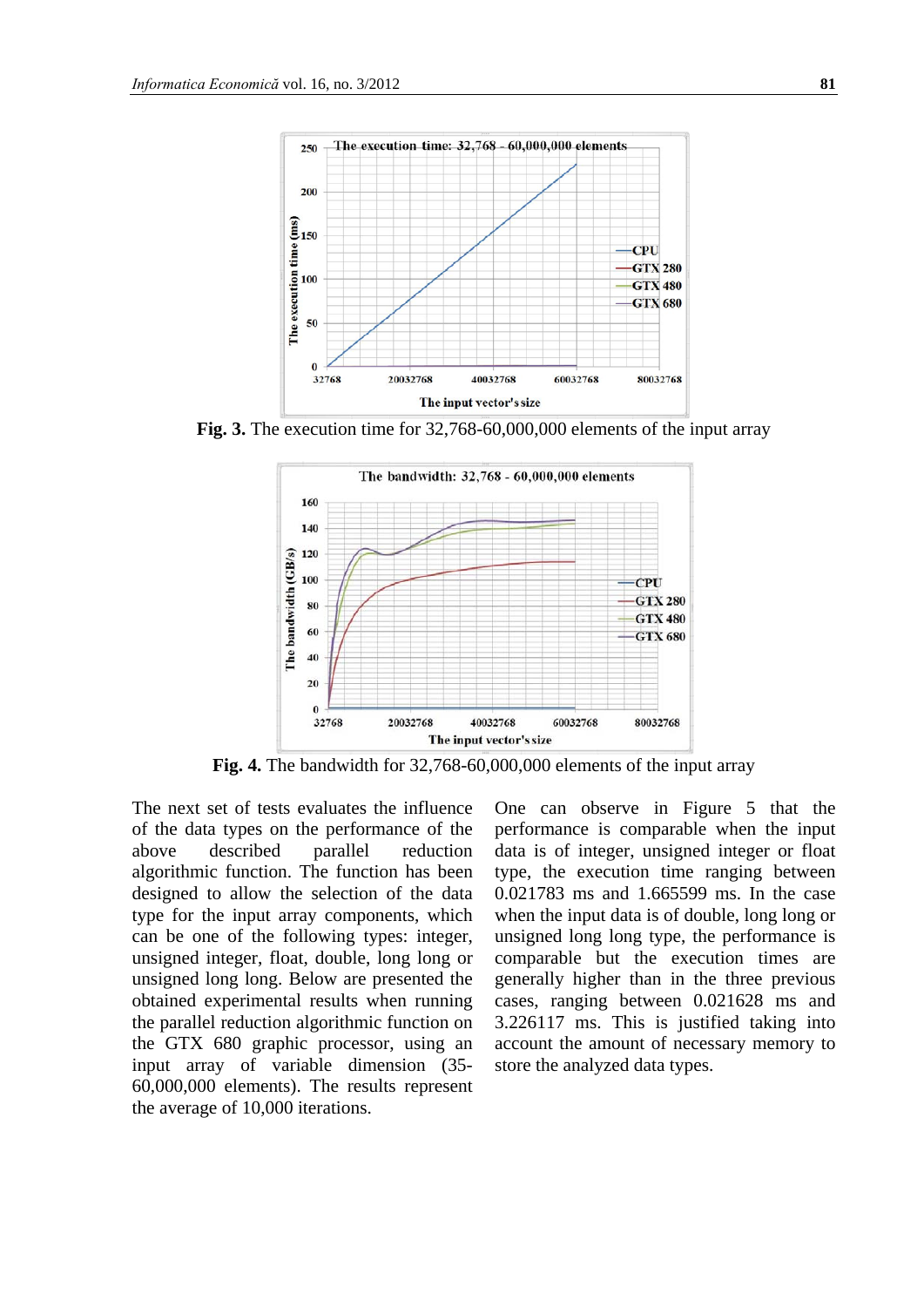

**Fig. 5.** The influence of data types on the execution time

We have highlighted the bandwidth variation depending on the input vector's size for various data types (Figure 6). Regarding the bandwidth, the performance is comparable in all of the six analyzed cases, reflecting the efficiency of the optimization solutions for improving the performance of the parallel reduction algorithm using graphics processing units that provide constant data processing speed regardless of the data type considered.



**Fig. 6.** The influence of data types on the bandwidth

We have analyzed next the influence of the associative binary operator used when defining the parallel reduction function through equation (1), on the performance of the function. This function has been designed to allow the selection of the binary operator that can be one of the following: summation, maximum, minimum or multiplication. In Figure 7 there are presented the experimental results when running the parallel reduction function on an input array of variable

dimension (35-60,000,000 elements). We have chosen float type elements for the input array. The results represent the average of 10,000 iterations. One can observe that the performance is comparable in all four cases of binary operators, the execution times ranging between 0.021348 ms and 1.680986 ms, thus confirming the efficiency of the solution, no matter what binary operator is used.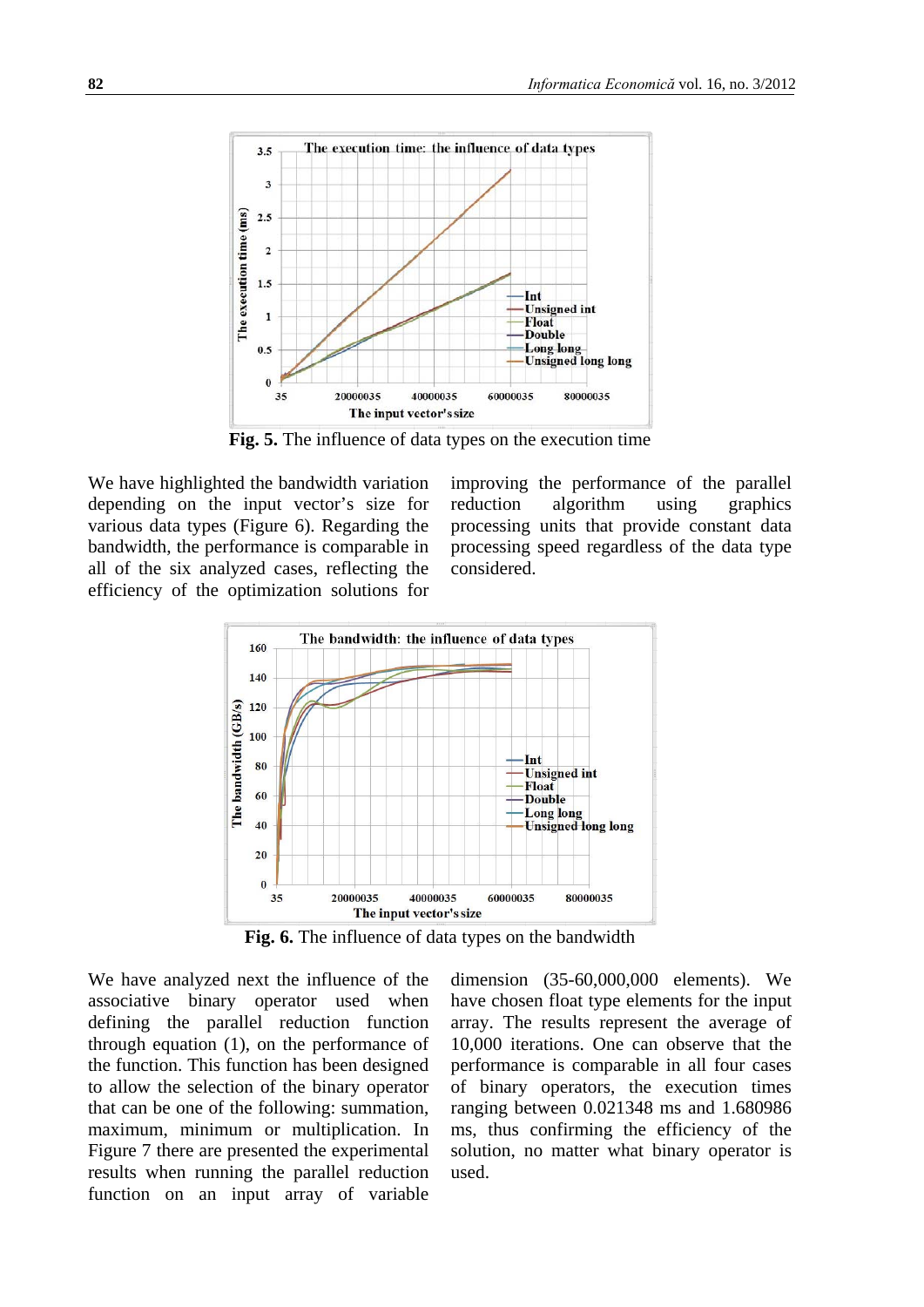

**Fig. 7.** The influence of the associative binary operator on the execution time



**Fig. 8.** The influence of the associative binary operator on the bandwidth

When we highlighted the bandwidth variation for different dimensions of float data type for the input vector, we have noticed that the performance is comparable for the four types of associative binary operators, the bandwidth ranging from 0.0037 GB/s to 146.0506 GB/s (Figure 8). The experimental results confirm the

solutions' efficiency, which offer optimum results in different situations and thus they can be implemented in a wide range of algorithms, without being influenced by the chosen binary operator.

#### **5 Conclusions**

In this paper, we have researched, developed and analyzed an efficient implementation of the parallel reduction algorithmic function in CUDA, using different optimization

solutions. We have first developed the algorithmic function, highlighting the algorithm's steps. We have identified, developed and implemented a set of solutions to improve the performance of the parallel reduction algorithmic function: the interleaved addressing technique; avoiding the divergent branching; the sequential addressing technique; performing a reduction of data stored in the global memory before loading it into the shared memory; minimizing the number of executed instructions; processing multiple elements per thread; decomposing the reduction function in several smaller ones, in order to achieve synchronization; using the CPU to perform the final computations in the last step of the reduction algorithm. In order to maximally benefit from the huge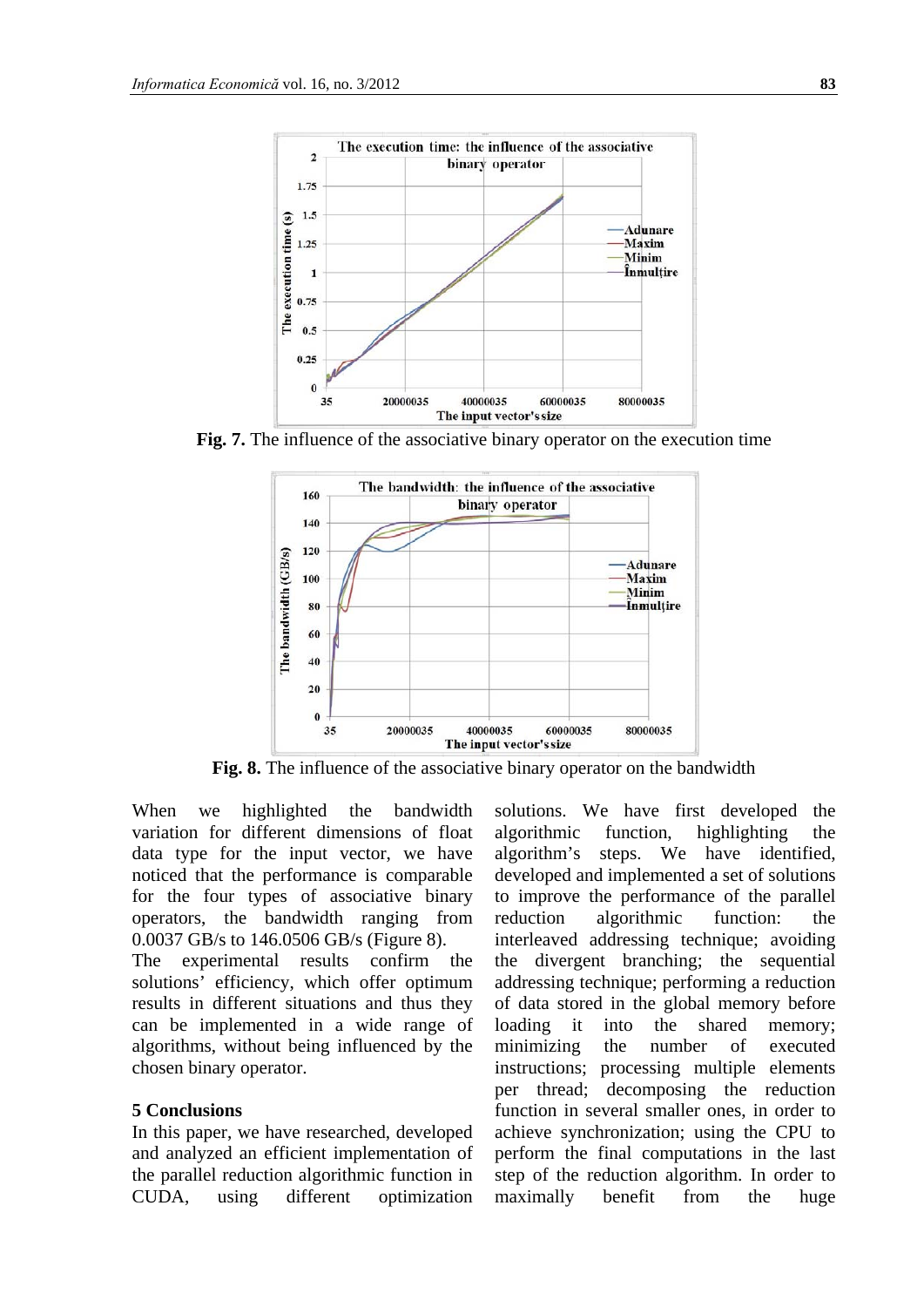computational power of the GPU, we have paid particular attention to continuously improve and optimize the solutions.

We have analyzed the performance of the parallel reduction algorithmic function in CUDA, using a series of experimental tests and compared it with an alternative approach run on the central processing unit. In order to compute the average execution time of the GPU we have used the CUDA application programming interface. After having analyzed the experimental results obtained by using the developed solutions for optimizing the performance of the algorithmic function, we have noticed the following:

- When the parallel reduction function is run on the GTX 280 graphics processor, the system consumes 47 times less energy than when the function is run on the central processing unit i7-2600K. For the GTX 480, the power consumption is 63 times smaller and for the GTX 680, 75 times smaller than for the central processing unit i7-2600K.
- We have obtained improved execution times and larger bandwidth when processing large dimension input arrays on the GTX 680 graphics processing unit  $(32,768 - 60,000,000)$  elements) than using traditional central processing units. The GTX 680 recorded an improvement of up to 140.93x in both execution time (1.643266 ms versus 231.584732 ms) and bandwidth (146.0506 GB/s versus 1.0363 GB/s) compared to the i7-2600K processor.
- The CPU offers the best results (lower execution time, higher bandwidth) when the input array has a relatively low dimension (35 – 1030 elements) that does not generate an enough computational load in order to fully use the huge parallel processing capacity of the GPU. This aspect imposes the necessity of using a hybrid solution in order to obtain the best in class performance for different scenarios: a solution that uses the CPU when the input vector's dimension is low and the GPU for large data volumes.
- A particular interest was to research how well the optimization techniques scale to the latest generation of GPUs from the Kepler architecture (implemented in the GTX 680) in contrast to previous GPUs architectures (like the GTX 280 and GTX 480). The optimization solutions of the parallel reduction function scaled well across different GPU architectures, confirming their efficiency. The function proves to be applicable and useful in a wide range of algorithms and data processing applications, providing optimal results in various situations.
- When running the parallel reduction algorithmic function on the GTX 680 processor, using integer, unsigned integer or float input data types, we have recorded a comparable performance in terms of execution times. Processing double, long long or unsigned long long input data types, has led to a comparable performance, but the execution times increased up to 1.96x (1.642558 ms compared to 3.226117 ms). The performance is comparable in all of the six considered cases regarding the bandwidth. By analyzing these results we found that, regardless of the type of data being processed, the efficiency of the optimization solutions developed and applied to the parallel reduction function is confirmed.
- Using various types of associative binary operators (summation, maximum, minimum or multiplication), we found that the optimization solutions used in developing the parallel reduction function offer a high level of performance and we have recorded comparable results in all these situations.
- All the obtained experimental results confirm the efficiency of the parallel reduction algorithmic function that offers optimal results in different scenarios without being significantly influenced by the type of input data or the chosen binary operator, and therefore it can be implemented in a wide range of data parallel algorithms.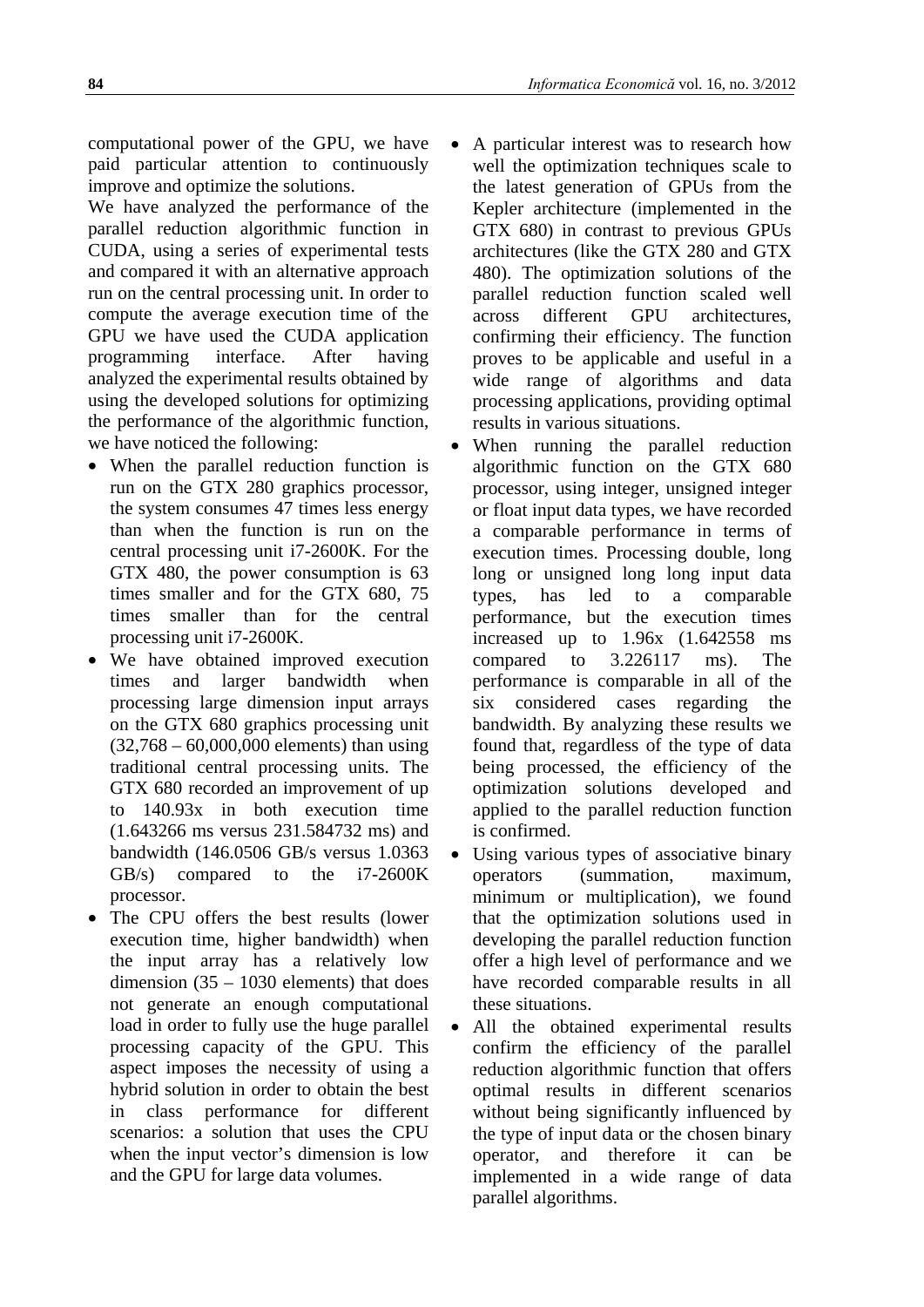There has been a lot of interest in the literature lately for the optimization of the parallel reduction algorithmic function, but none of the works so far (to our best knowledge) tried to validate if the optimizations techniques can be applied to a GPU from the Kepler architecture. The study demonstrates that the GTX 680, the latest CUDA-enabled GPU from the Kepler architecture is capable of efficient and accurate reduction.

One important aspect to take into account is that the GTX 280, GTX 480 and GTX 680 are consumer-oriented graphic cards that are not designed specifically for high performance scientifically computations, like the Quadro series. The three graphics processors are especially optimized for graphic processing and rendering in video games and not for scientific computations. We have preferred these three processors due to their reduced cost, high level of performance and wide accessibility. The registered results, including those on the GeForce GTX 280 architecture launched four years ago, far exceed those obtained on the last generation central processing unit, Sandy Bridge i7-2600K (even if the CPU has been overclocked at 4.6 GHz).

The most important goal when designing and developing the parallel reduction algorithmic function was to obtain a CUDA processing solution that is self-adjustable and selfconfigurable (regarding the number of thread blocks, number of threads per block, number of elements processed per thread) depending on the GPU's architecture. The experimental results proved that the developed solution offers a high degree of performance on an entire range of CUDA enabled GPUs: the Tesla GT200 architecture, launched on 16 Jun 2008; the Fermi GF100 architecture, launched on 26 March 2010 and the Kepler GK104 architecture, released on 22 March 2012. The high level of performance achieved on various GPUs architectures from different generations confirms the efficiency and the high degree of applicability for the optimization solutions of the parallel reduction algorithmic function in CUDA. As

this high performance has been recorded in a variety of scenarios, the developed reduction function proves its applicability and usefulness in a wide range of algorithms. Moreover, the Compute Unified Device Architecture represents a novel approach for developing efficient parallel software on multithreaded architectures, a very useful tool for developing solutions that optimize the data processing at low-costs and with a spectacular performance.

#### **References**

- [1] J. Sanders and E. Kandrot, *CUDA by Example: An Introduction to General-Purpose GPU Programming.* Boston: Addison-Wesley Professional, 2010, pp. 79-94.
- [2] G. E. Blelloch, "Prefix Sums and Their Applications", in *Synthesis of Parallel Algorithms*. San Francisco: Morgan Kaufmann, 2009, pp. 35-59.
- [3] S. Sengupta, M. Harris and M. Garland, "Efficient Parallel Scan Algorithms for GPUs", *Nvidia Technical Report NVR-2008-003*, December 2008.
- [4] N. Satish, M. Harris and M. Garland, "Designing efficient sorting algorithms for manycore GPUs, in *Proceedings of the 23rd IEEE International Parallel and Distributed Processing Symposium*, Rome, 2009, pp. 1-10.
- [5] S. Sengupta, M. Harris, Y. Zhang and J. D. Owens, "Scan primitives for GPU computing", in *Graphics Hardware 2007 ACM SIGGRAPH/Eurographics Symposium proceedings*, San Diego, 2007, pp. 97-106.
- [6] W. W. Hwu, *GPU Computing Gems Jade Edition*, San Francisco: Morgan Kaufmann, 2011, pp. 1-560.
- [7] GeForce Graphics Cards, *http://www.nvidia.com/object/geforce\_f amily.html*, accessed at 10 July 2012.
- [8] I. Lungu, D. M. Petrosanu D. and A. Pirjan, "Solutions for optimizing the parallel reduction algorithm using the Compute Unified Device Architecture, in *Proc. of The Eleventh International Conference on Informatics in Economy*